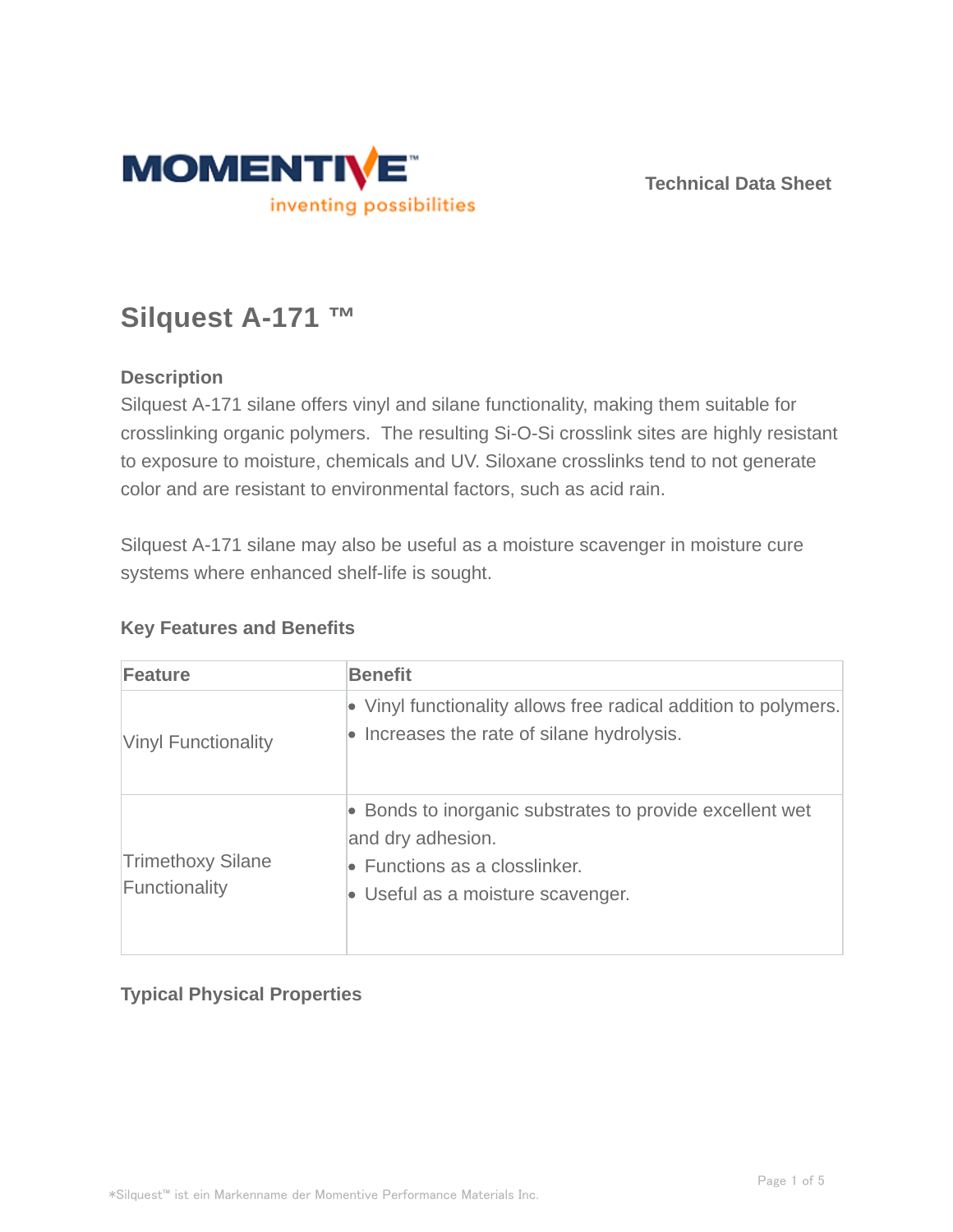|                                                  | Silquest A-171<br>Silane                  |
|--------------------------------------------------|-------------------------------------------|
| Appearance                                       | <b>Colorless to Light</b><br><b>Straw</b> |
| Specific Gravity at 25/25°C                      | 0.97                                      |
| Refractive Index $n_D$ 25°C                      | 1.3905                                    |
| Flash Point, Tag Closed Cup, °C<br>$(^{\circ}F)$ | 28 (82)                                   |
| Boiling Point, °C (°F)                           | 122 (252)                                 |

#### **Solubility**

Momentive Performance Materials family of vinyl Silquest silanes are soluble in water after they have been hydrolyzed. Hydrolyzing Silquest A-171 silane in water is aided by adjusting the pH of the water to 5.0-5.5 with acetic acid prior to adding the silane.

#### **Chemical Structure**

Silquest A-171 Silane

$$
CH2 = CH - SI - OCH3
$$
\n
$$
CH2 = CH - SI - OCH3
$$
\n
$$
OCH3
$$

Vinyltrimethoxy Silane

#### **Potential Applications**

Crosslinking with the Momentive Performance Materials family of vinyl Silquest silanes Silquest A-171 silane are monomeric vinyl functional silanes in vinyl, vinyl acrylic and acrylic resins. The vinyl silanes can be added as monomers during emulsion poly merization to form silane modified latexes. The silanes in such latexes function as crosslinkers, forming very stable Si-O-Si linkages.

Vinyl silanes can also be grafted to select unsaturated polymers such as polyethylene,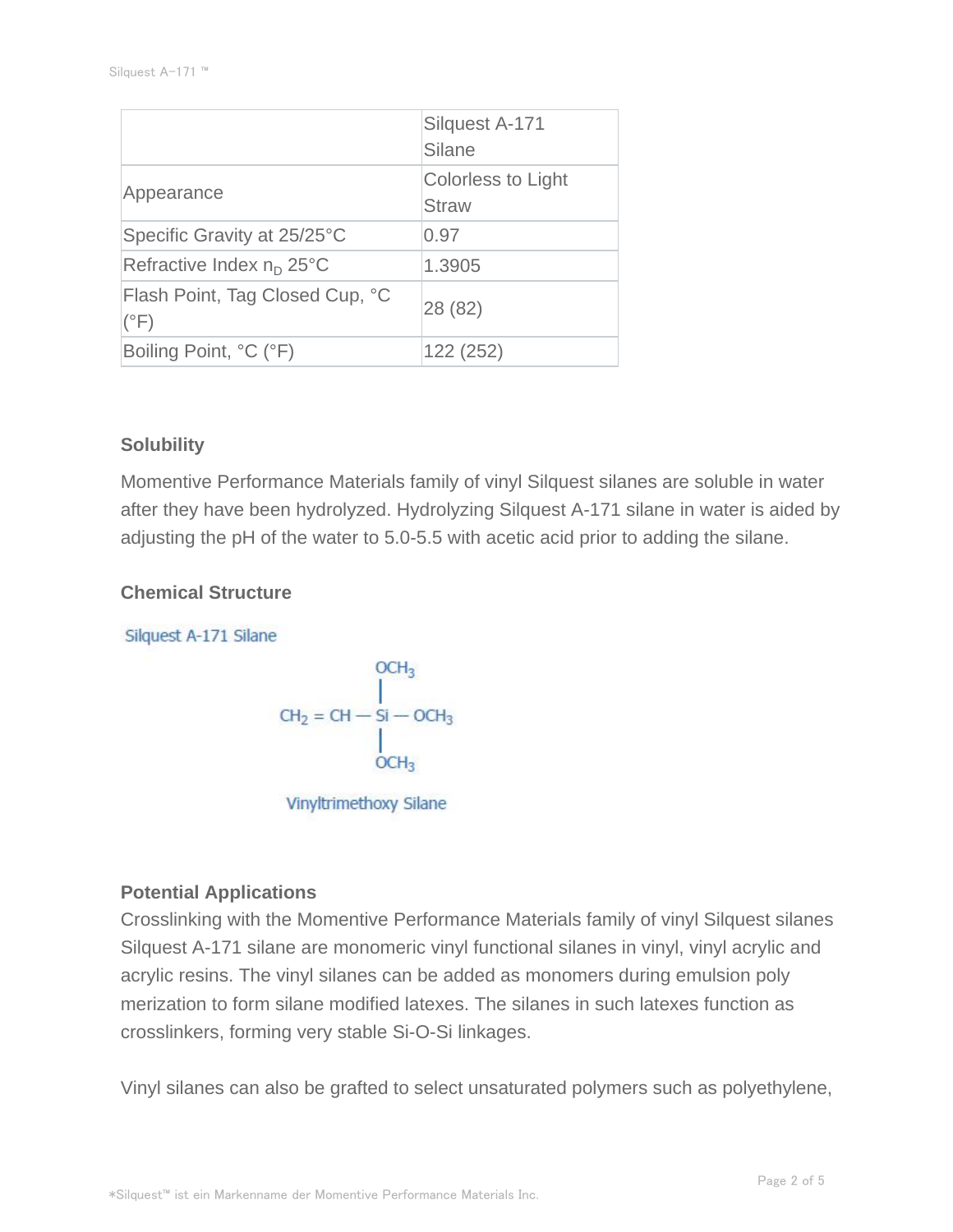polyester, and styrene-butadiene co-polymers, via free radical chemistry. Once grafted to the resin, the resin exhibits silane functionality through which the resin can be crosslinked via an ambient moisture cure mechanism. This approach can be utilized to provide improved high temperature resistance, tensile and tear strengths to thermoplastic resin-based materials.

With the addition of an adhesion promoting silane, such as Silquest A-1110 silane or Silquest A-1120 silane, excellent adhesion to a wide array of substrates can be obtained (Note: See literature on SPUR\* prepolymer-based technology for additional information on synergistic use of Silquest silane crosslinkers and adhesion promoters for excellent adhesion to difficult substrates). This approach may be suitable to warm applied hot melt adhesive and sealant applications.

Moisture Scavenging with Momentive Performance Materials vinyl functional Silquest silanes.

The electron withdrawing effect imparted by the silanes vinyl functionality enhances the rate of hydrolysis. This increased reactivity makes Silquest A-171 silane one of the fastest hydrolyzing alkoxy silanes available. The elevated rate of hydrolysis is sufficient to enable Silquest A-171 silane to be utilized as a moisture scavenging agent in moisture sensitive systems.

Silquest A-171 silane can be incorporated into urethane, silylated polyurethane (SPUR prepolymer) or other silane modified polymer based sealants and adhesives to extend the systems shelf-life.

**Patent Status** Standard copy to come

**Product Safety, Handling and Storage** Standard copy to come **Limitations** Standard copy to come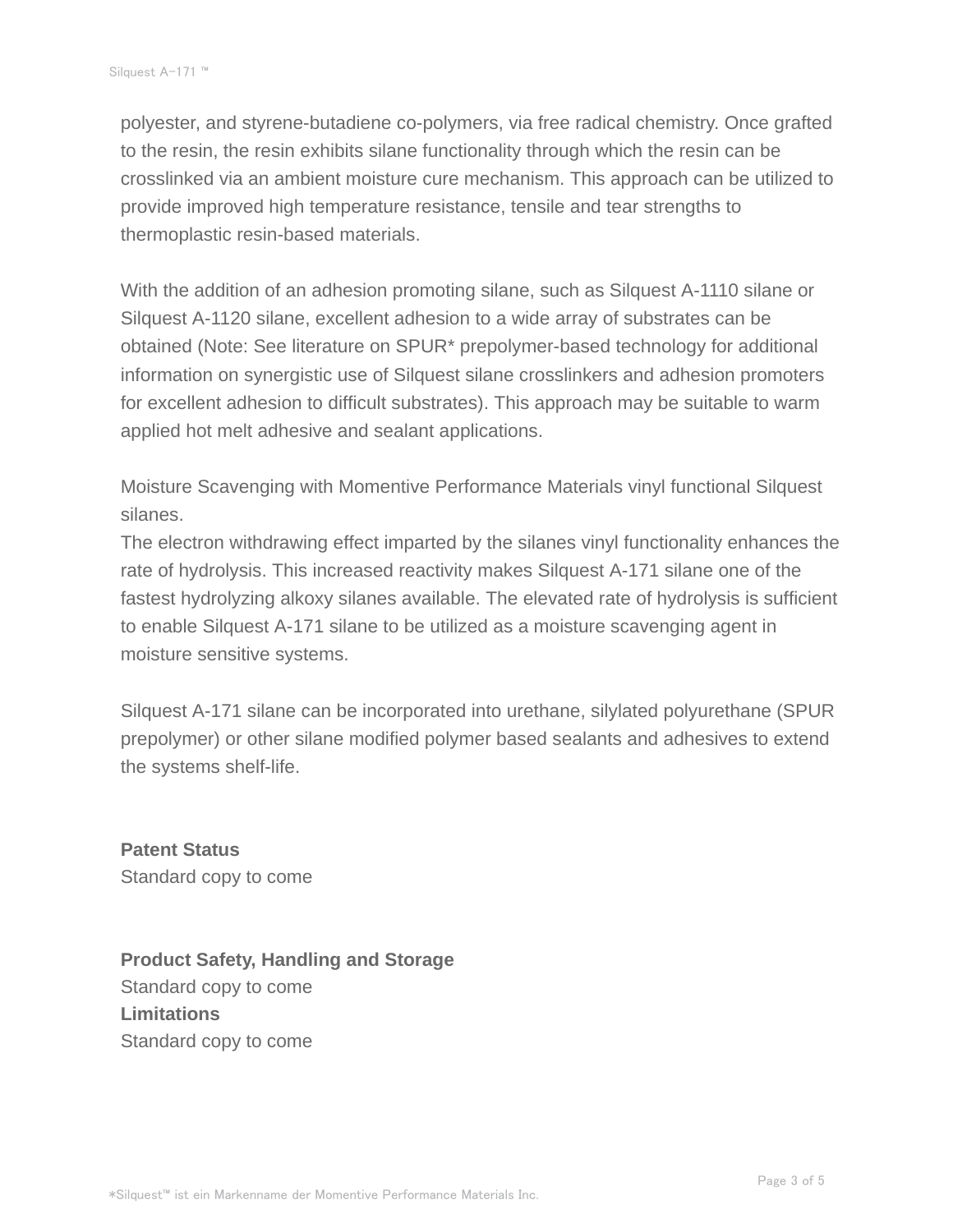## **Contact Information** Email commercial.services@momentive.com

#### **Telephone**

| <b>Americas</b>      | <b>Latin America</b> | <b>EMEAI- Europe, Middle</b> | <b>ASIA PACIFIC</b> |
|----------------------|----------------------|------------------------------|---------------------|
|                      |                      | East, Africa & India         |                     |
| +1 800 295 2392      | <b>Brazil</b>        | <b>Europe</b>                | <b>China</b>        |
| Toll free*           | +55 11 4534 9650     | +390510924300                | 800 820 0202        |
| +704 805 6946        | Direct Number        | Direct number                | Toll free           |
| <b>Direct Number</b> |                      |                              | +86 21 3860 4892    |
|                      |                      |                              | Direct number       |
| *All American        | <b>Mexico</b>        | India, Middle East &         | Japan               |
| countries            | +52 55 2169 7670     | <b>Africa</b>                | +81 3 5544 3111     |
|                      | <b>Direct Number</b> | + 91 44 71212207             | Direct number       |
|                      |                      | Direct number*               |                     |
|                      |                      | *All Middle Eastern          | <b>Korea</b>        |
|                      |                      | countries, Africa, India,    | +82 2 6201 4600     |

For literature and technical assistance, visit our website at: www.momentive.com

#### **DISCLAIMER:**

**THE MATERIALS, PRODUCTS AND SERVICES OF MOMENTIVE PERFORMANCE MATERIALS INC. AND ITS SUBSIDIARIES AND AFFILIATES (COLLECTIVELY "SUPPLIER"), ARE SOLD SUBJECT TO SUPPLIER'S STANDARD CONDITIONS OF SALE, WHICH ARE INCLUDED IN THE APPLICABLE DISTRIBUTOR OR OTHER SALES AGREEMENT, PRINTED ON THE BACK OF ORDER ACKNOWLEDGMENTS AND INVOICES, AND AVAILABLE UPON REQUEST. ALTHOUGH ANY INFORMATION, RECOMMENDATIONS, OR ADVICE CONTAINED HEREIN IS GIVEN IN GOOD FAITH, SUPPLIER MAKES NO WARRANTY OR GUARANTEE, EXPRESS OR IMPLIED, (i) THAT THE RESULTS DESCRIBED HEREIN WILL BE OBTAINED UNDER END-USE CONDITIONS, OR (ii) AS TO THE EFFECTIVENESS OR SAFETY OF ANY DESIGN INCORPORATING ITS PRODUCTS, MATERIALS, SERVICES, RECOMMENDATIONS OR ADVICE.**